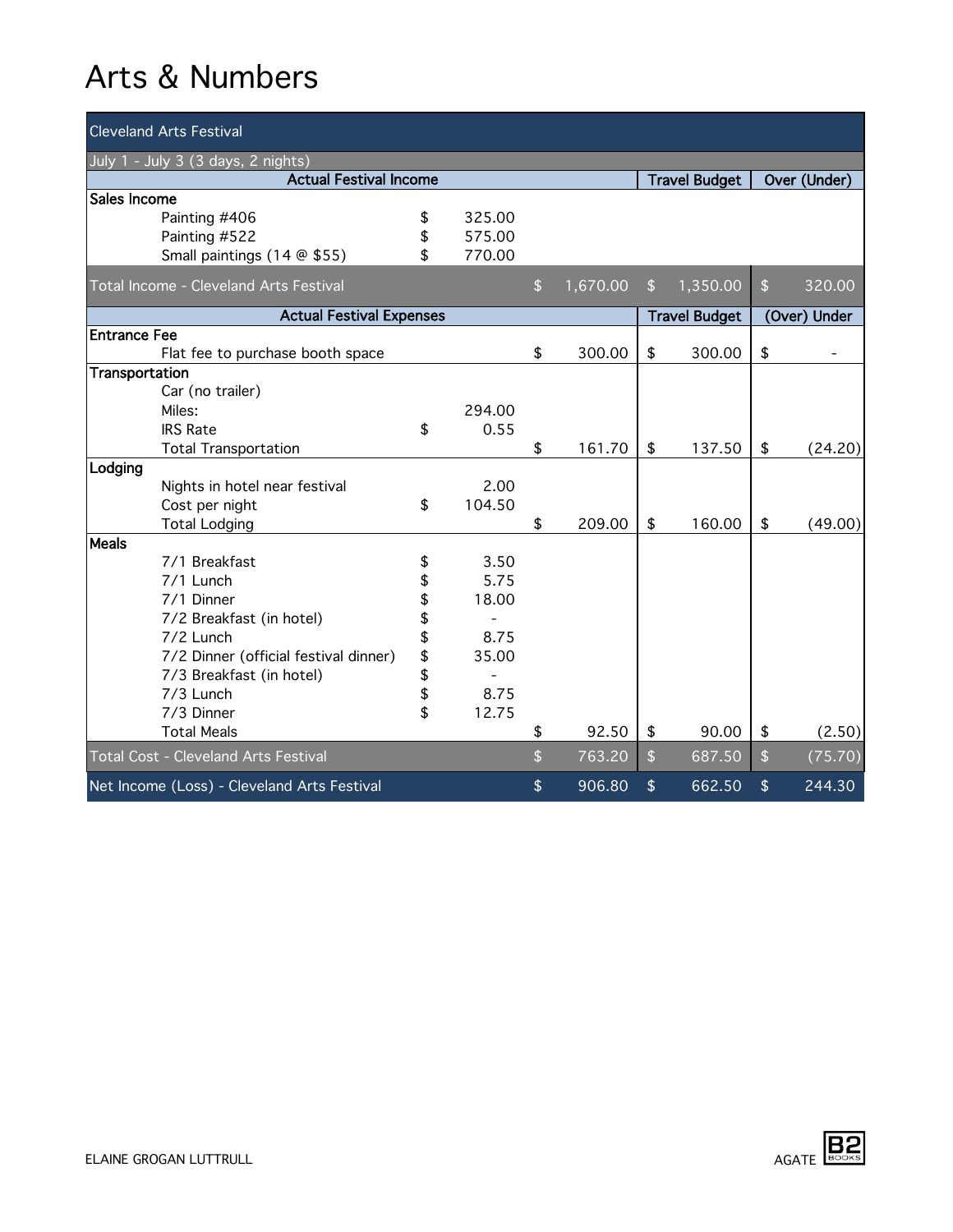|                                     | <b>Lexington Arts Festival</b>              |          |                |                    |          |               |                      |                    |              |
|-------------------------------------|---------------------------------------------|----------|----------------|--------------------|----------|---------------|----------------------|--------------------|--------------|
| June 14 - June 15 (2 days, 1 night) |                                             |          |                |                    |          |               |                      |                    |              |
|                                     | <b>Actual Festival Income</b>               |          |                |                    |          |               |                      |                    | Over (Under) |
| Sales Income                        |                                             |          |                |                    |          |               |                      |                    |              |
|                                     | Painting #323                               | \$       | 325.00         |                    |          |               |                      |                    |              |
|                                     | Painting #328                               | \$       | 575.00         |                    |          |               |                      |                    |              |
|                                     | Painting #334                               | \$       | 575.00         |                    |          |               |                      |                    |              |
|                                     | Painting #521                               | \$       | 475.00         |                    |          |               |                      |                    |              |
|                                     | Painting #523                               | \$       | 475.00         |                    |          |               |                      |                    |              |
|                                     | Small paintings (8 @ \$55)                  | \$       | 440.00         |                    |          |               |                      |                    |              |
|                                     | Total Income - Lexington Arts Festival      |          |                | \$                 | 2,865.00 | \$            | 1,350.00             | \$                 | 1,515.00     |
|                                     | <b>Actual Festival Expenses</b>             |          |                |                    |          |               | <b>Travel Budget</b> |                    | (Over) Under |
| <b>Entrance Fee</b>                 |                                             |          |                |                    |          |               |                      |                    |              |
|                                     | Flat fee to purchase booth space            |          |                | \$                 | 450.00   | \$            | 300.00               | \$                 | (150.00)     |
| Transportation                      |                                             |          |                |                    |          |               |                      |                    |              |
|                                     | Car (with trailer)                          |          |                |                    |          |               |                      |                    |              |
|                                     | Miles:                                      |          | 382.00         |                    |          |               |                      |                    |              |
|                                     | <b>IRS Rate</b>                             | \$       | 0.55           |                    |          |               |                      |                    |              |
|                                     | Trailer rental (\$55 per day)               | \$       | 110.00         |                    |          |               |                      |                    |              |
|                                     | <b>Total Transportation</b>                 |          |                | \$                 | 320.10   | \$            | 137.50               | \$                 | (182.60)     |
| Lodging                             |                                             |          |                |                    |          |               |                      |                    |              |
|                                     | Nights with friend in Lexington             |          | 1.00           |                    |          |               |                      |                    |              |
|                                     | Cost per night                              | \$       |                |                    |          |               |                      |                    |              |
|                                     | <b>Total Lodging</b>                        |          |                | \$                 |          | \$            | 160.00               | \$                 | 160.00       |
| <b>Meals</b>                        |                                             |          |                |                    |          |               |                      |                    |              |
|                                     | 6/14 Breakfast                              | \$       | 3.50           |                    |          |               |                      |                    |              |
|                                     | $6/14$ Lunch                                | \$       | 5.75           |                    |          |               |                      |                    |              |
|                                     | 6/14 Dinner (with friend)                   | \$       | 45.00          |                    |          |               |                      |                    |              |
|                                     | 6/15 Breakfast (at friend's house           | \$<br>\$ | $\blacksquare$ |                    |          |               |                      |                    |              |
|                                     | 6/15 Lunch                                  |          | 5.75           |                    |          |               |                      |                    |              |
|                                     | 6/15 Dinner (with festival organizer)       | \$       |                |                    |          |               |                      |                    |              |
|                                     | <b>Total Meals</b>                          |          |                | \$                 | 60.00    | \$            | 90.00                | \$                 | 30.00        |
|                                     | Total Cost - Lexington Arts Festival        |          |                | $\mathbf{\hat{z}}$ | 830.10   | $\mathsf{\$}$ | 687.50               | $\mathbf{\hat{S}}$ | (142.60)     |
|                                     | Net Income (Loss) - Lexington Arts Festival |          |                | \$                 | 2,034.90 | \$            | 662.50               | \$                 | 1,372.40     |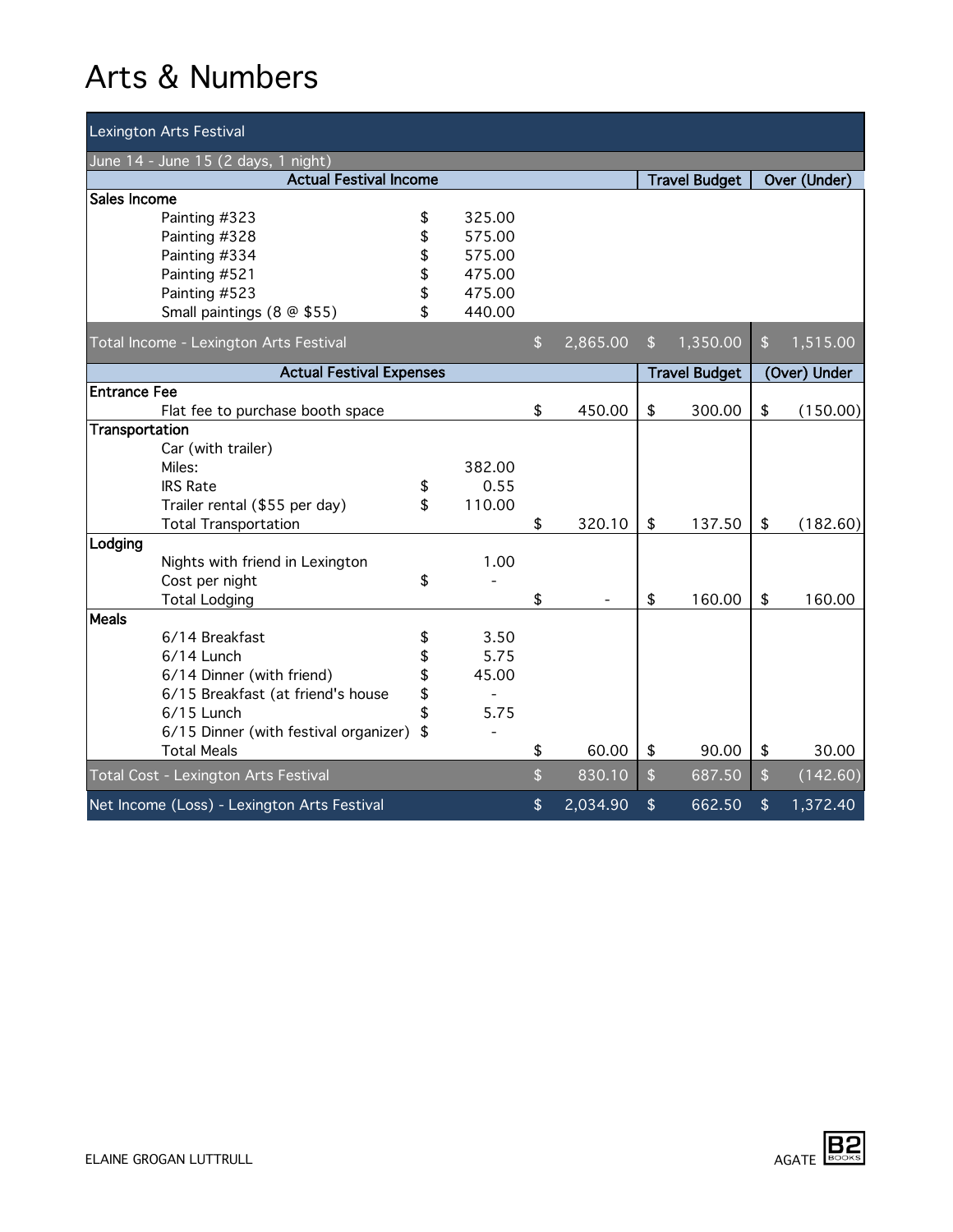| <b>SLU ARTS</b>                            |                                  |          |        |               |          |               |                      |                                 |              |
|--------------------------------------------|----------------------------------|----------|--------|---------------|----------|---------------|----------------------|---------------------------------|--------------|
| October 21 - October 24 (4 days, 3 nights) |                                  |          |        |               |          |               |                      |                                 |              |
|                                            | <b>Actual Festival Income</b>    |          |        |               |          |               | <b>Travel Budget</b> |                                 | Over (Under) |
| Sales Income                               |                                  |          |        |               |          |               |                      |                                 |              |
|                                            | Painting #201                    | \$       | 650.00 |               |          |               |                      |                                 |              |
|                                            | Painting #724                    | \$       | 425.00 |               |          |               |                      |                                 |              |
|                                            | Painting #572                    | \$       | 600.00 |               |          |               |                      |                                 |              |
|                                            | Small paintings (18 @ \$55)      | \$       | 990.00 |               |          |               |                      |                                 |              |
|                                            | <b>Total Income - SLU ARTS</b>   |          |        | $\frac{1}{2}$ | 2,665.00 | $\frac{1}{2}$ | 1,350.00             | \$                              | 1,315.00     |
|                                            | <b>Actual Festival Expenses</b>  |          |        |               |          |               | <b>Travel Budget</b> |                                 | (Over) Under |
| <b>Entrance Fee</b>                        |                                  |          |        |               |          |               |                      |                                 |              |
|                                            | Flat fee to purchase booth space |          |        | \$            | 350.00   | \$            | 300.00               | \$                              | (50.00)      |
| Transportation                             |                                  |          |        |               |          |               |                      |                                 |              |
|                                            | Car (no trailer)                 |          |        |               |          |               |                      |                                 |              |
|                                            | Miles:                           |          | 834.00 |               |          |               |                      |                                 |              |
|                                            | <b>IRS Rate</b>                  | \$       | 0.55   |               |          |               |                      |                                 |              |
|                                            | <b>Total Transportation</b>      |          |        | \$            | 458.70   | \$            | 137.50               | \$                              | (321.20)     |
| Lodging                                    |                                  |          |        |               |          |               |                      |                                 |              |
|                                            | Nights with friend in St. Louis  |          | 3.00   |               |          |               |                      |                                 |              |
|                                            | Cost per night                   | \$       |        |               |          |               |                      |                                 |              |
|                                            | <b>Total Lodging</b>             |          |        | \$            |          | \$            | 160.00               | \$                              | 160.00       |
| <b>Meals</b>                               |                                  |          |        |               |          |               |                      |                                 |              |
|                                            | 10/21 Breakfast                  | \$       | 1.90   |               |          |               |                      |                                 |              |
|                                            | 10/21 Lunch                      | \$       | 5.75   |               |          |               |                      |                                 |              |
|                                            | 10/21 Dinner                     | \$       | 8.50   |               |          |               |                      |                                 |              |
|                                            | 10/22 Breakfast                  | \$<br>\$ | 1.90   |               |          |               |                      |                                 |              |
|                                            | 10/22 Lunch                      |          | 5.75   |               |          |               |                      |                                 |              |
|                                            | 10/22 Dinner                     | \$       | 15.80  |               |          |               |                      |                                 |              |
|                                            | 10/23 Breakfast                  | \$       | 3.50   |               |          |               |                      |                                 |              |
|                                            | 10/23 Lunch                      | \$<br>\$ | 5.75   |               |          |               |                      |                                 |              |
|                                            | 10/23 Dinner (with friends)      |          | 45.00  |               |          |               |                      |                                 |              |
|                                            | 10/24 Breakfast                  | \$<br>\$ | 3.50   |               |          |               |                      |                                 |              |
|                                            | 10/24 Lunch                      |          | 5.75   |               |          |               |                      |                                 |              |
|                                            | 10/24 Dinner                     |          | 15.75  |               |          |               |                      |                                 |              |
|                                            | <b>Total Meals</b>               |          |        | \$            | 118.85   | \$            | 90.00                | \$                              | (28.85)      |
|                                            | <b>Total Cost - SLU ARTS</b>     |          |        | \$            | 927.55   | $\sqrt{2}$    | 687.50               | $\mathbf{\hat{S}}$              | (240.05)     |
|                                            | Net Income (Loss) - SLU ARTS     |          |        | \$            | 1,737.45 | $\frac{1}{2}$ | 662.50               | $\boldsymbol{\hat{\mathsf{s}}}$ | 1,074.95     |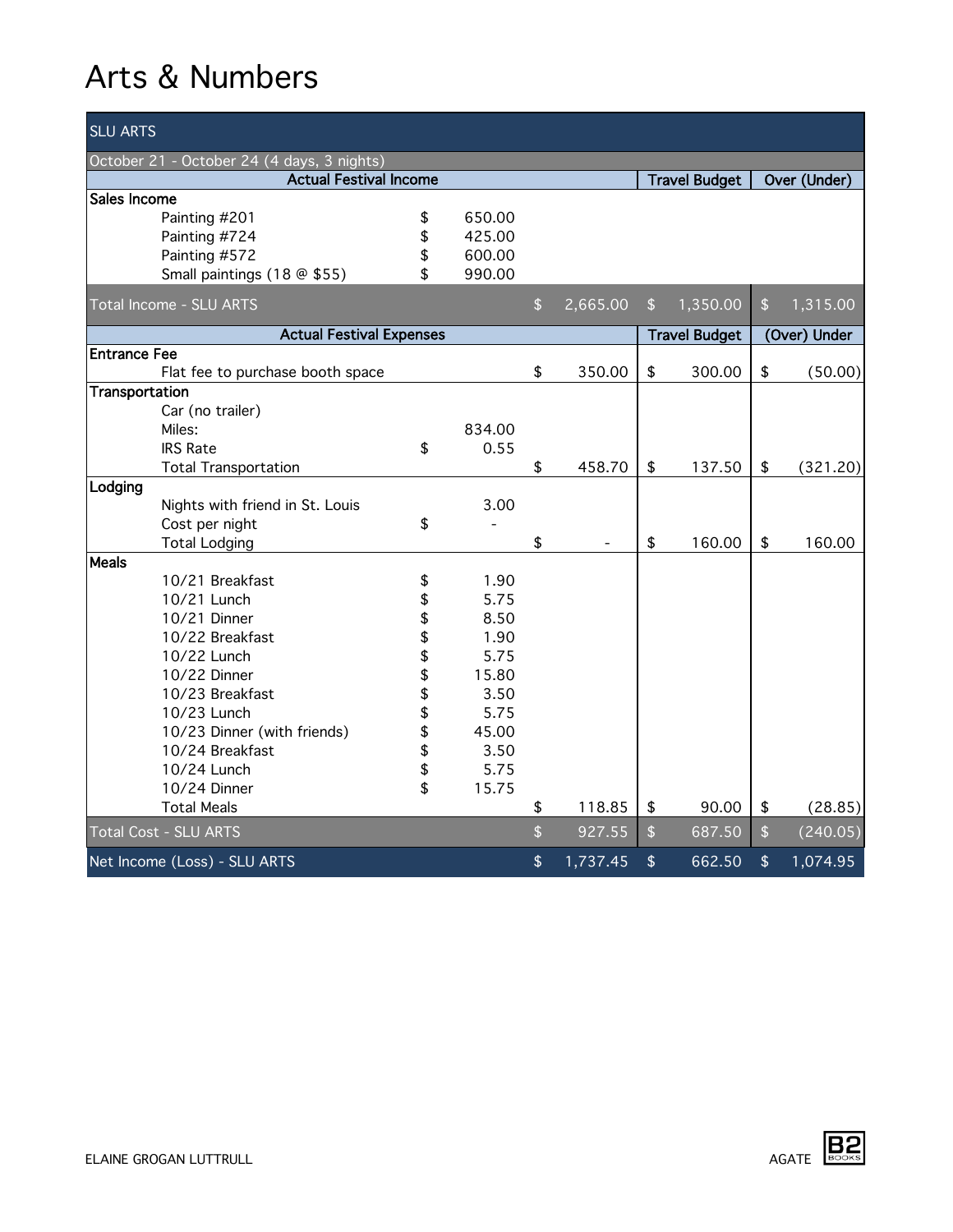| <b>Columbus Labor Day Festival</b>              |                                            |    |        |    |          |                      |                      |                        |              |
|-------------------------------------------------|--------------------------------------------|----|--------|----|----------|----------------------|----------------------|------------------------|--------------|
| September 3 - September 4 (2 days, 1 night)     |                                            |    |        |    |          |                      |                      |                        |              |
| <b>Actual Festival Income</b>                   |                                            |    |        |    |          | <b>Travel Budget</b> |                      | Over (Under)           |              |
| Sales Income                                    |                                            |    |        |    |          |                      |                      |                        |              |
|                                                 | Painting #197                              | \$ | 575.00 |    |          |                      |                      |                        |              |
|                                                 | Painting #400                              | \$ | 375.00 |    |          |                      |                      |                        |              |
|                                                 | Small paintings (3 @ \$55)                 | \$ | 165.00 |    |          |                      |                      |                        |              |
|                                                 | Total Income - Columbus Labor Day Festival |    |        | \$ | 1,115.00 | \$                   | 1,350.00             | $\boldsymbol{\hat{s}}$ | (235.00)     |
|                                                 | <b>Actual Festival Expenses</b>            |    |        |    |          |                      | <b>Travel Budget</b> |                        | (Over) Under |
| <b>Entrance Fee</b>                             |                                            |    |        |    |          |                      |                      |                        |              |
|                                                 | Flat fee to purchase booth space           |    |        | \$ | 275.00   | \$                   | 300.00               | \$                     | 25.00        |
| Transportation                                  |                                            |    |        |    |          |                      |                      |                        |              |
|                                                 | Car (no trailer)                           |    |        |    |          |                      |                      |                        |              |
|                                                 | Miles:                                     |    | 12.00  |    |          |                      |                      |                        |              |
|                                                 | <b>IRS Rate</b>                            | \$ | 0.55   |    |          |                      |                      |                        |              |
|                                                 | <b>Total Transportation</b>                |    |        | \$ | 6.60     | \$                   | 137.50               | \$                     | 130.90       |
| Lodging                                         |                                            |    |        |    |          |                      |                      |                        |              |
|                                                 | No lodging (home)                          |    |        |    |          |                      |                      |                        |              |
|                                                 | Cost per night                             | \$ |        |    |          |                      |                      |                        |              |
|                                                 | <b>Total Lodging</b>                       |    |        | \$ |          | \$                   | 160.00               | \$                     | 160.00       |
| Meals                                           |                                            |    |        |    |          |                      |                      |                        |              |
|                                                 | 9/3 Lunch                                  | \$ | 5.75   |    |          |                      |                      |                        |              |
|                                                 | 9/3 Dinner (at festival)                   | \$ | 25.00  |    |          |                      |                      |                        |              |
|                                                 | $9/4$ I unch                               | \$ | 5.75   |    |          |                      |                      |                        |              |
|                                                 | <b>Total Meals</b>                         |    |        | \$ | 36.50    | \$                   | 90.00                | \$                     | 53.50        |
|                                                 | Total Cost - Columbus Labor Day Festival   |    |        | \$ | 318.10   | $\mathbf{\hat{z}}$   | 687.50               | $\mathbf{\hat{z}}$     | 369.40       |
| Net Income (Loss) - Columbus Labor Day Festival |                                            |    |        | \$ | 796.90   | \$                   | 662.50               | \$                     | 134.40       |